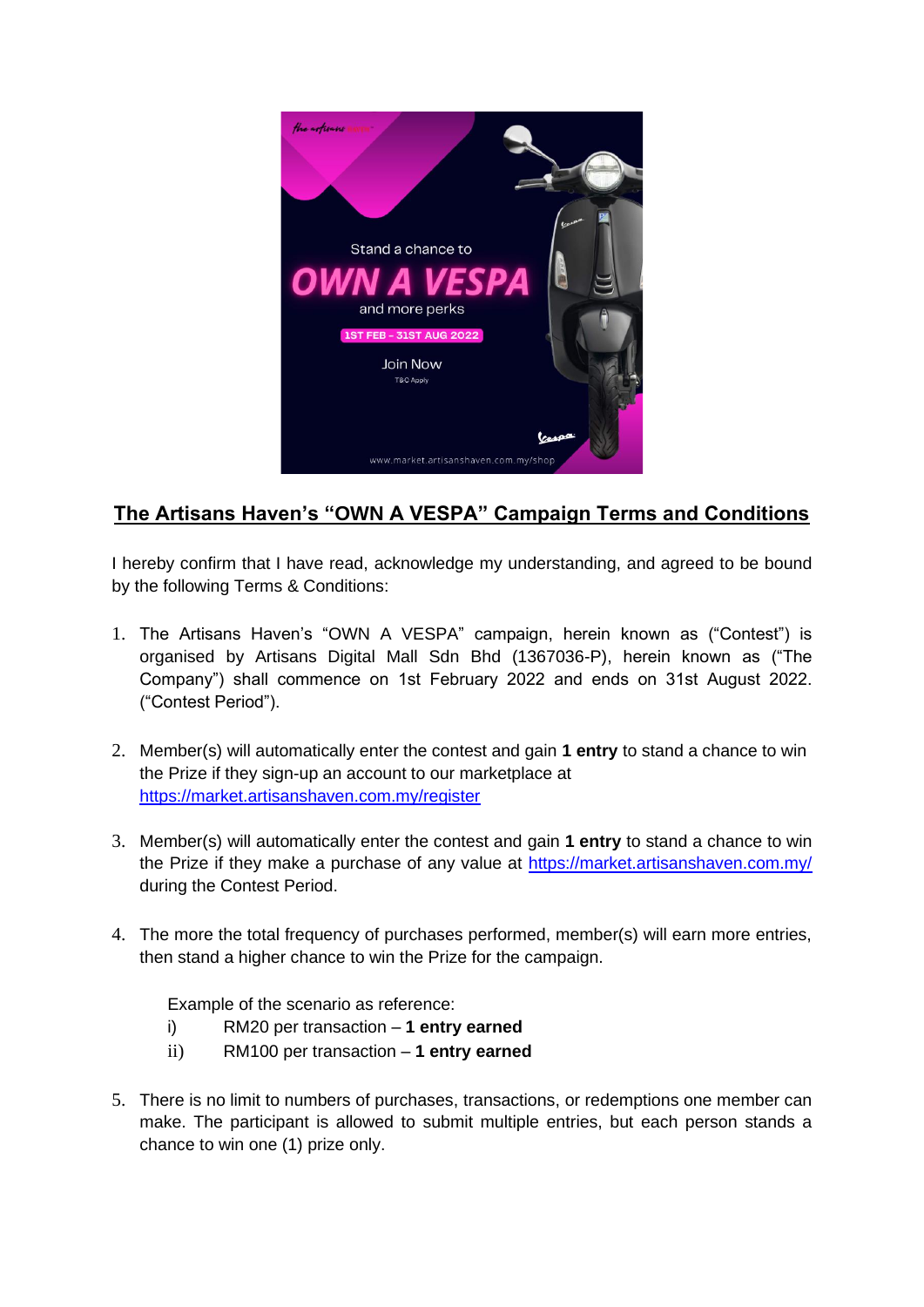6. Limited to (1) one Prize per unique MyKad/NRIC user and registered email address with the "Company" throughout the campaign promotional period only. One person can only win once or one time throughout the entire Campaign Period.

Contest Prize are as per below:

| Grand Prize : Primavera Black Vulcano S150 Vespa                        |
|-------------------------------------------------------------------------|
| Second Prize: Seng Hup Lighting MakeOver worth RM10,000                 |
| Third Prize : Crystal White Wall Mounted Aquarium by Seazone Innovative |
| Fourth Prize : Abbie & Friends Jellycats                                |

- 7. All winner(s) is/are required to provide images of the front and back of MyKad/NRIC as part of the verification requirements to claim the prize(s) based on the communications channels so determined by the company.
- 8. All Winners will be selected based on the criteria below:
	- a) A registered and valid member of<https://market.artisanshaven.com.my/>
	- b) Made a purchase via<https://market.artisanshaven.com.my/> with no minimum amount

c) Participants that registered or made a purchase at our on-ground event or places within the campaign period

d) Active Bonuslink members that registered via The Artisans Haven campaign promotions with Bonuslink

9. Winner will be announced within 14 Business Days after the end of the campaign, as stipulated in the table below:

| Campaign Period       | <b>Announcement Date</b> | Prize(s)                                    |
|-----------------------|--------------------------|---------------------------------------------|
| 1/2/2022 to 31/8/2022 | 1/9/2022                 | <b>Grand Prize: Primavera Black Vulcano</b> |
|                       |                          | S <sub>150</sub> Vespa                      |
|                       |                          | Second Prize: Seng Hup Lighting             |
|                       |                          | Makeover worth RM10,000                     |
|                       |                          | <b>Third Prize: Crystal White Wall</b>      |
|                       |                          | Mounted Aquarium by Seazone                 |
|                       |                          | Innovative                                  |
|                       |                          | Fourth Prize: Abbie & Friends Jellycats     |
|                       |                          |                                             |

- 10. All The Winners' valid registered name, email address or mobile contact number with the "Company" will be announce via the company' official communication channels such as but not limited to:
	- a) Official Website <https://www.artisanshaven.com.my/>
	- b) The Artisans Haven Facebook page <https://www.facebook.com/theartisanshaven>
	- c) The Artisans Haven Instagram page -

<https://www.instagram.com/theartisanshaven/?hl=en>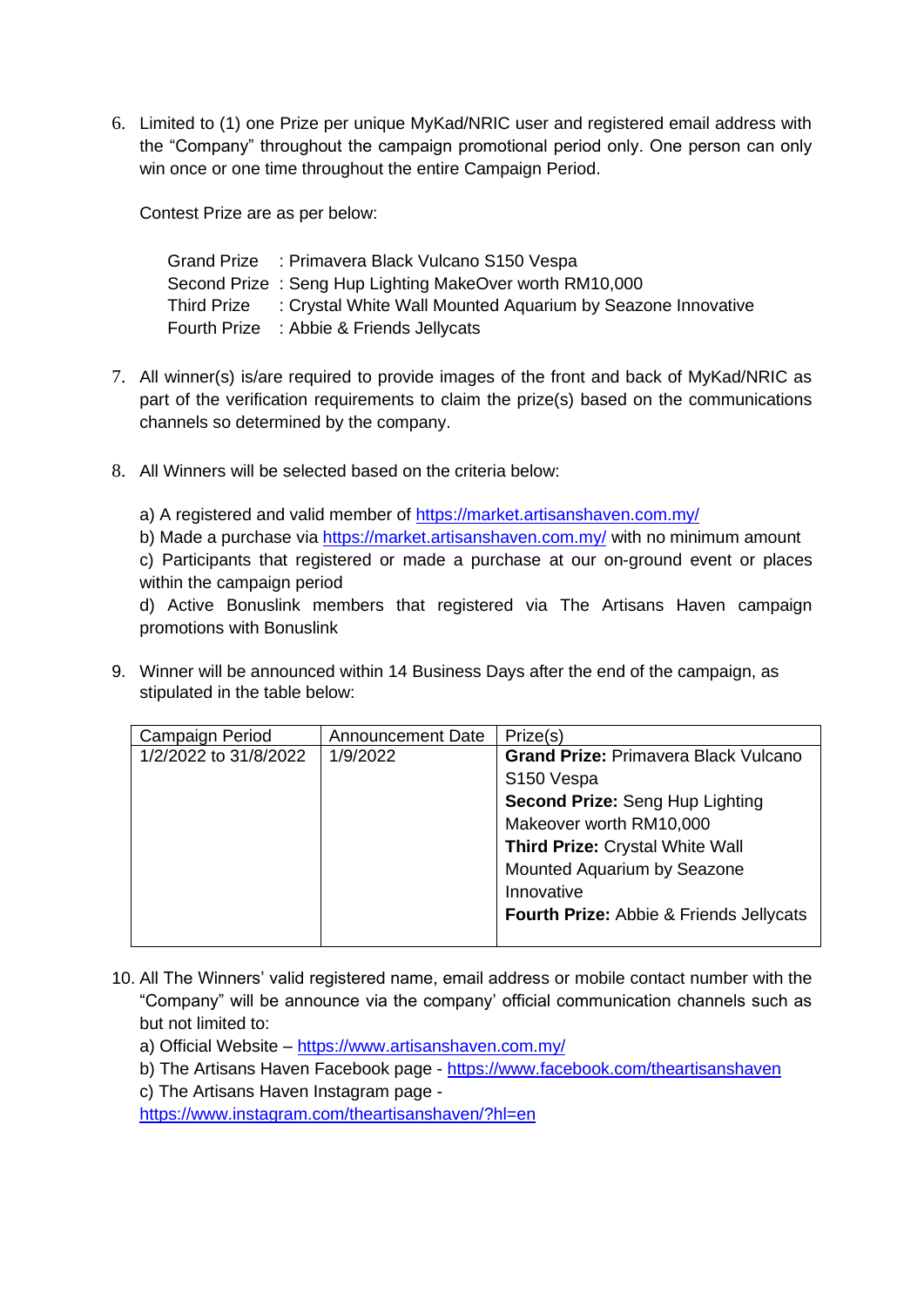Note: Part of Winner's email address or identification numbers will not be revealed or blanked out to protect the winners' privacy and to comply with the governance of data protection act as stipulated in the PDPA policy)

- 11. All winners will be contacted by an official representative of the "Company" via:
	- a) Phone call
	- b) E-mail
	- c) WhatsApp

Or any other form of communication channels so determined by the Company's for the purpose of winner's verification, address confirmation, prize's delivery, and arrangement purposes.

- 12. The Company will make three (3) attempts of phone calls, e-mail, WhatsApp, or any other form of communications channels so determined by the company to the selected winners. The three (3) attempts will be made during the company's business operating hours, Monday to Friday (9am-6pm) to the selected winners.
- 13. In the event the selected winners cannot be contacted due to various reason such as but not limited to i.e., Attempted calls gone to voicemail, line busy, unattended calls, no pickup, no response or revert, the Company has the right to allocate the candidacy to the next Selected Winner.
- 14. It is the winner's responsibility to claim his/her Prize from the Company within 14 business days upon the announcement is made through all the Company's communication channels ("Claim Period"). Successful winners who want to claim the Prize after the Claim Period will not be entertained.
- 15. Only Successful Winners who fulfil the The Artisans Haven's "OWN A VESPA" Terms and Conditions shall be eligible for the Campaign Prize. The Company reserves the right to disqualify participants who have failed to fulfil the Campaign Terms and Conditions and/or who have submitted incomplete or inaccurate data, without prior notice.
- 16. All winners have agreed to give 100% approval to the Company, and allowing the Company to use all copyright, pictures, visuals, materials, and items that is related to the said Campaign for marketing purposes or base on the company's sole discretion.
- 17. By registering at [https://market.artisanshaven.com.my/,](https://market.artisanshaven.com.my/) all members have agreed and given their consent to the company to use any of their personal data for the purposes of the administration of this campaign, promotional offer(s) and any other purposes to which the entrant has consented, such as the Terms and Conditions, Personal Data and Information Notice, and Privacy Policy published at <https://market.artisanshaven.com.my/personal-data-protection>
- 18. By accepting the offer each eligible person agrees to be bound by these terms and conditions.